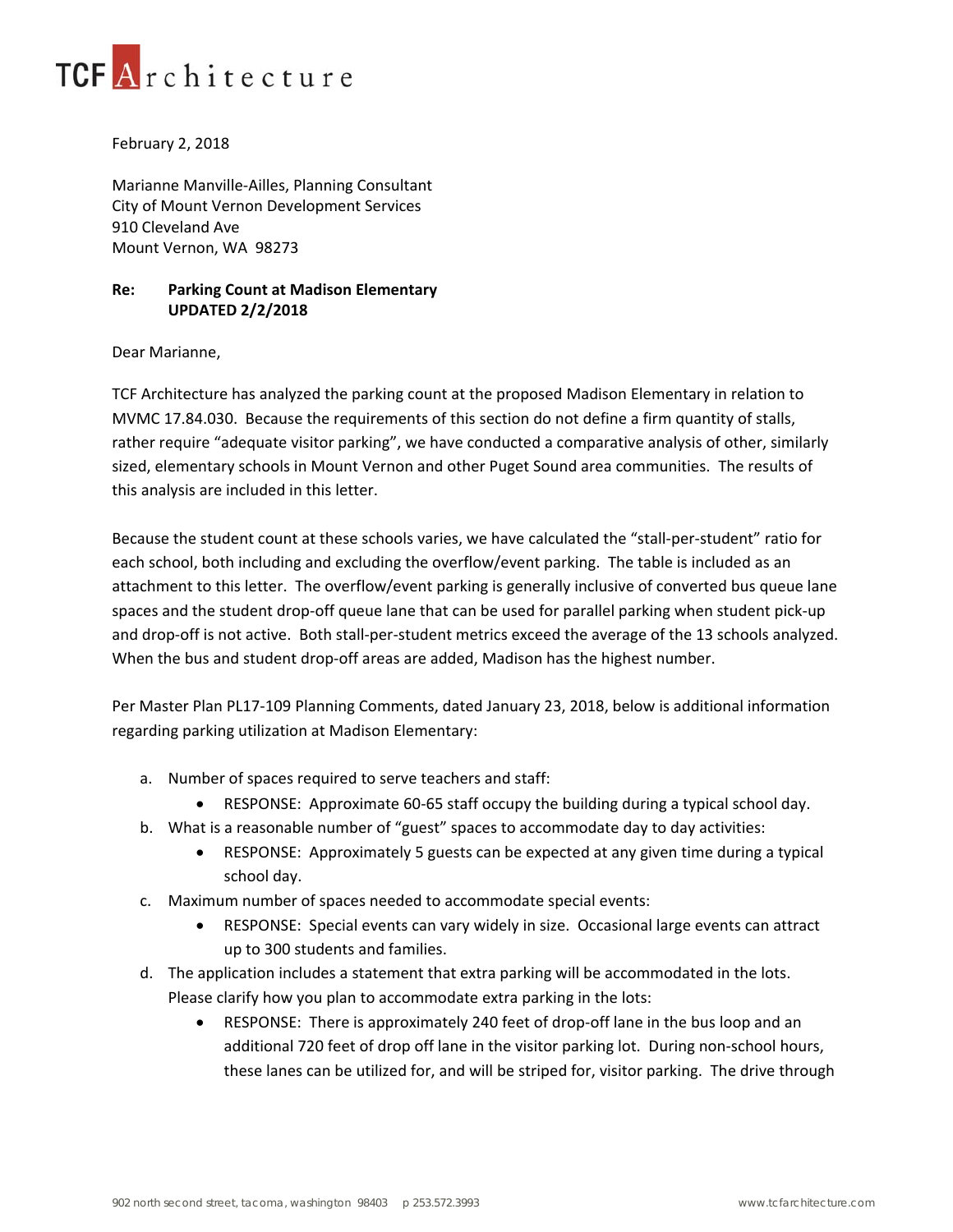

lanes have been designed to accommodate emergency vehicles even while these lanes are used for parking. See table attached to this letter for quantity of stalls provided.

- e. Description of evening hours for events and other functions planned within the buildings:
	- RESPONSE: Typical school evening events:
		- i. Back to School BBQ 5pm‐7pm
		- ii. Math Night 6:30pm‐7:30pm
		- iii. Parent Education Night 6pm‐7pm
		- iv. End of Year Celebration 5pm‐7pm
		- v. Community meetings and activities 5pm‐8pm
- f. Description of sports field use, timing and potential events:
	- RESPONSE: The playfield and gymnasium may occasionally be used by community groups for organized athletics. During the week, times of use will likely range between 4pm and 7pm. On weekends, time of used will likely range between 9am and 4pm.

Under a separate cover, the Mount Vernon School District will provide a summary of operational procedure for the overflow/event parking.

Please review the table above and feel free to contact me with any questions. I trust that this letter is sufficient for you to determine compliance with the parking regulations in the Mount Vernon Municipal Code.

Respectfully, TCF Architecture

mare Ho-

Brian Ho, AIA Managing Principal

Attachments: Parking Analysis, 1 page